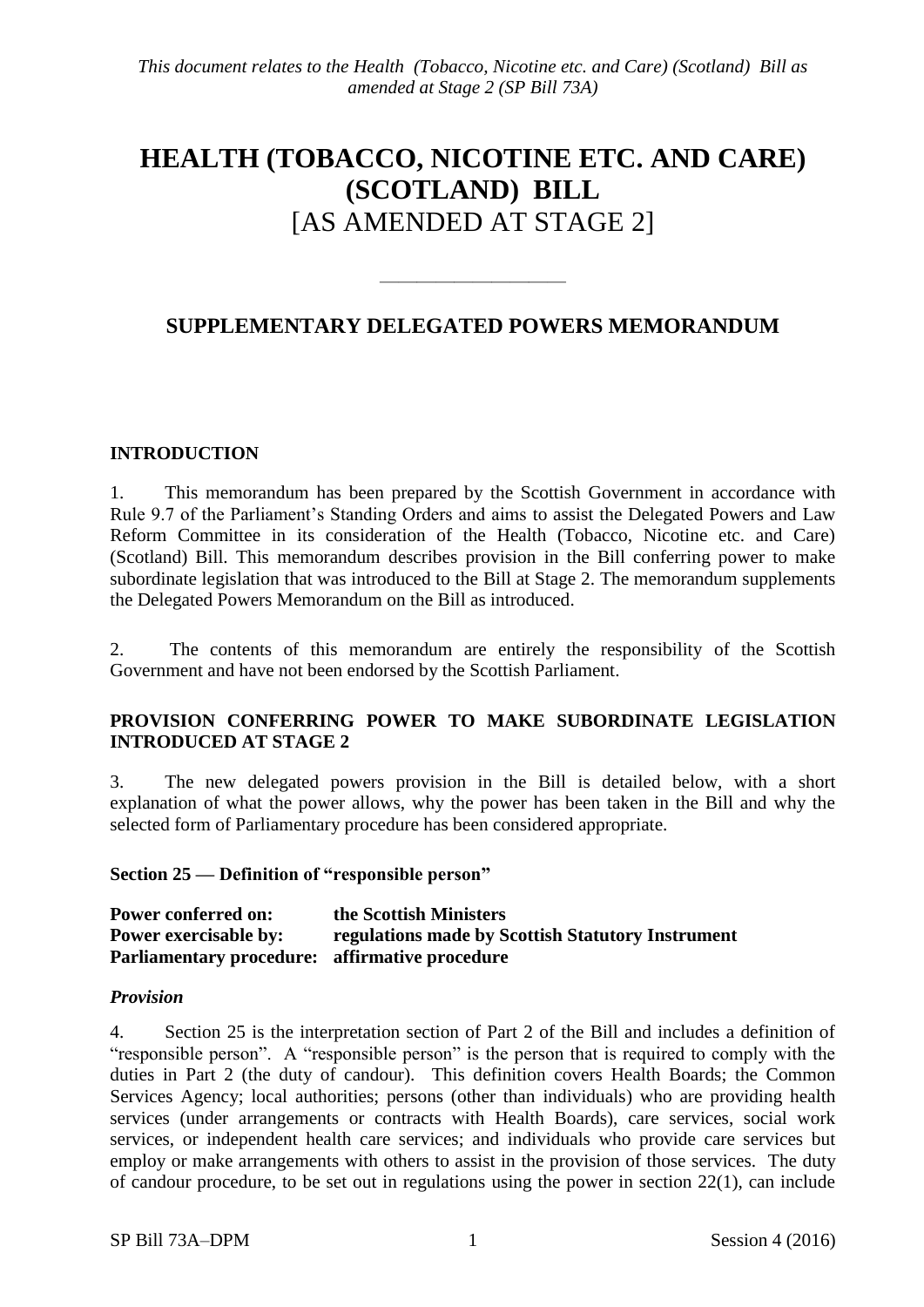*This document relates to the Health (Tobacco, Nicotine etc. and Care) (Scotland) Bill as amended at Stage 2 (SP Bill 73A)*

taking actions to meet with and apologise to the relevant person and provide support to them, as well as detail on recording and monitoring incidents and providing training and support to those carrying out the duty of candour procedure. Subsection (2) was inserted into section 25 at Stage 2 and provides the Scottish Ministers with power to modify the definition of "responsible person" in section 25(1).

#### *Reason for taking this power*

5. This new power is required to ensure that changes can be made to the definition of "responsible person" in light of future experience of implementation of the duty of candour. The Care Inspectorate in its evidence to the Health and Sport Committee raised a concern that providers of care services may choose to configure their businesses in such a way as to avoid the duty of candour. The immediate concern was directly addressed by other Stage 2 amendments to section 25(1), but there may be further changes required to cover arrangements not currently envisaged but which should be subject to the duty of candour. The new power would allow such arrangements to be added to the definition of "responsible person". Equally the power will enable the Scottish Ministers to except persons from that definition should that be thought appropriate as the new duty of candour procedure is developed. As health and social care services evolve to become more integrated, the definition may need to be amended to include new arrangements, or exceptionally to remove persons that no longer have relevant functions.

#### *Choice of procedure*

6. Regulations made under this procedure are subject to affirmative procedure (by virtue of section 32(2)) which allows for a more detailed level of Parliamentary scrutiny. This is considered appropriate given that the regulations may be used to modify primary legislation. Any changes to the definition of "responsible person", where arrangements are added to the definition, would result in those arrangements being subject to the duty of candour procedure with the consequent requirements for reporting, monitoring and training. The affirmative procedure allows for an appropriate level of scrutiny given the potential impact of adding persons to the definition.